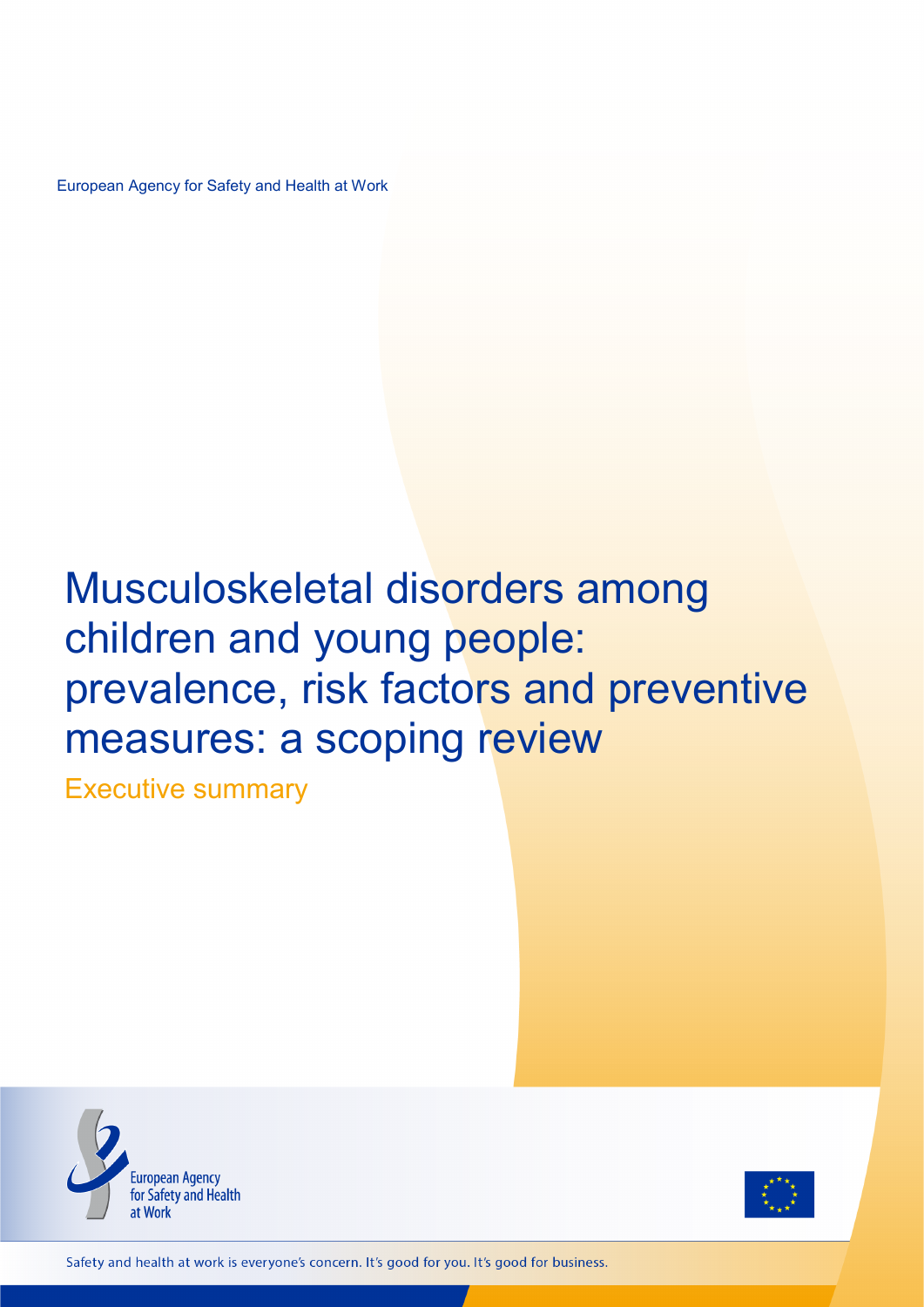Authors:

Kerstin Schmidt, Paula Friedrichs, Hanna Christina Cornelsen, Paul Schmidt, BioMath GmbH, Rostock, Germany

Thomas Tischer, Orthopaedic Clinic & Polyclinic, University of Rostock, Germany

Project management: Lorenzo Munar and Maurizio Curtarelli, European Agency for Safety and Health at Work

This summary was commissioned by the European Agency for Safety and Health at Work (EU-OSHA). Its contents, including any opinions and/or conclusions expressed, are those of the authors alone and do not necessarily reflect the views of EU-OSHA.

> **Europe Direct is a service to help you find answers to your questions about the European Union Freephone number (\*):**

## **00 800 6 7 8 9 10 11**

**(\*) Certain mobile telephone operators do not allow access to 00 800 numbers, or these calls may be billed.**

More information on the European Union is available on the internet (http://europa.eu).

© European Agency for Safety and Health at Work, 2021

Reproduction is authorised provided the source is acknowledged.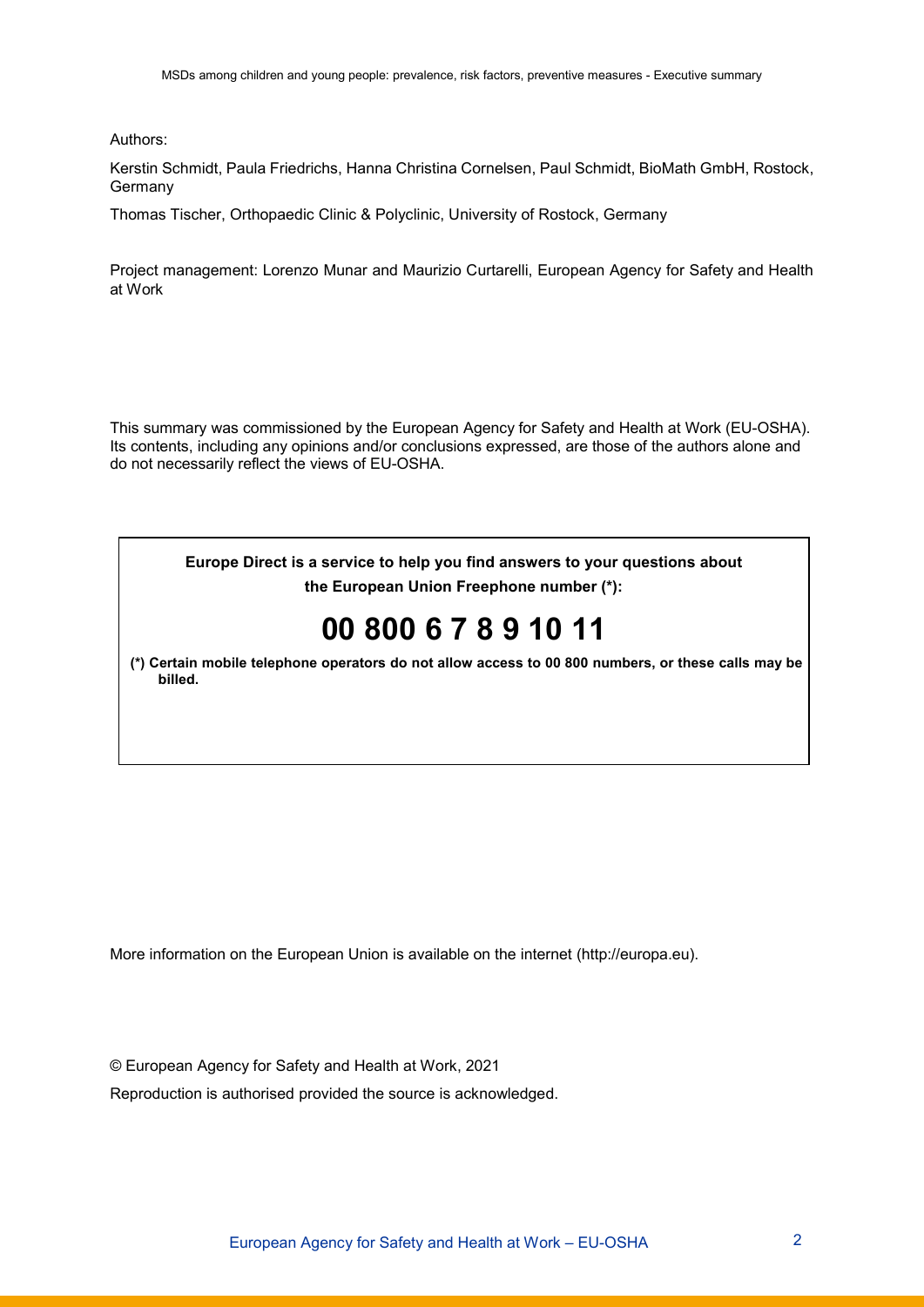## **Executive summary**

## **Main conclusions**

This literature review focuses on musculoskeletal disorders (MSDs) among children and young people, paying special attention to young workers. The objective of the review is to identify the prevalence of and main risk factors for MSDs and the main preventive measures or intervention strategies.

In many cases, MSD problems begin in childhood, when inappropriate postures are combined with little sports activity (Rodríguez-Oviedo et al. 2018). Suffering from musculoskeletal pain in childhood or adolescence increases the risk of having it as an adult (Kovacs et al. 2011), possibly through the development of maladaptive beliefs, behaviours and attitudes related to the earlier pain events (Michaleff et al. 2014). The already high prevalence of MSDs among children (Calvo-Muñoz et al. 2013, Kamper et al. 2016b) raises the issue of young workers coming into the workplace with pre-existing musculoskeletal problems that have the potential to be exacerbated by work. If MSDs in children can be prevented, entry into a cycle of recurring episodes may be delayed and the prevalence of adult MSDs may be decreased (Hill and Keating 2015).

This report shows how important it is to adopt a 'life course' approach to studying musculoskeletal conditions and musculoskeletal health. Such an approach has the potential for a better understanding of how and why musculoskeletal conditions occur over the life course and how musculoskeletal health can be promoted. Its adoption 'improves prevention for all workers (young and older), and reduces the damage to workers' health while limiting early exit from work and improving the sustainability of work in jobs that have high physical demands' (Belin et al. 2016). In this context, the lifelong impact of musculoskeletal pain needs to be considered.

We found the prevalence of MSDs to be already quite high in schoolchildren and young people (7 to 26.5 years old), with ~30 % on average suffering from an MSD. However, apprentices and young workers or students (15 to 32 years old) show a slightly higher average prevalence of MSDs of ~34 %.

There are several reasons for the rather high prevalence rates in children and young people. MSDs can be caused by acquired, individual or congenital risk factors. Most of the acquired risk factors, i.e. physical, psychological, socioeconomic and environmental risk factors, are largely preventable.

A considerable number of preventable, non-work-related risk factors have been suggested to be associated with a higher risk of MSDs in children and adolescents: malnutrition and overweight; very low and very high levels of physical activity, leisure activities or poor sleep; smoking and alcohol consumption; bad or incorrect postures caused by extended sitting, excessive use of electronic devices, backpack loads or playing an instrument; sports injuries; mental health problems; social status; and weather conditions. However, current studies show inconsistent results, and currently no definite evidence supports the association of most of these factors with a higher risk of MSDs in children and young people. This could certainly also be attributed to the limitations of some of the existing studies.

Work-related risk factors for young workers comprise physical workload, long-term unnatural working positions, repetitive work, working under pressure, bullying, job insecurity, professional challenges and extreme weather conditions. There is a lack of studies on young workers in occupations with high exposure to noise, vibration, heat or cold, and to physically demanding work factors such as working in awkward positions, handling heavy loads and repetitive work. Nevertheless, studies that examined specific sectors and occupations (e.g. professional musicians and workers in the health care sector) found young workers to be at high risk of developing MSDs.

Established interventions to prevent or reduce MSDs involve education, physical exercises, manipulative therapy and ergonomic measures. In general, education is effective in increasing knowledge, sensitivity and awareness regarding musculoskeletal discomfort and pain in children as well as in young people. However, increased knowledge does not necessarily lead to improved behaviour. Physical exercises are promising interventions to prevent or reduce musculoskeletal discomfort. Yet, sustainable effects can only be achieved by strict adherence to these exercise regimes. Ergonomic equipment combined with physical exercise also showed a positive effect in the prevention or reduction of MSDs. Manipulative therapy seems to be effective in children or young people with long-lasting or chronic pain.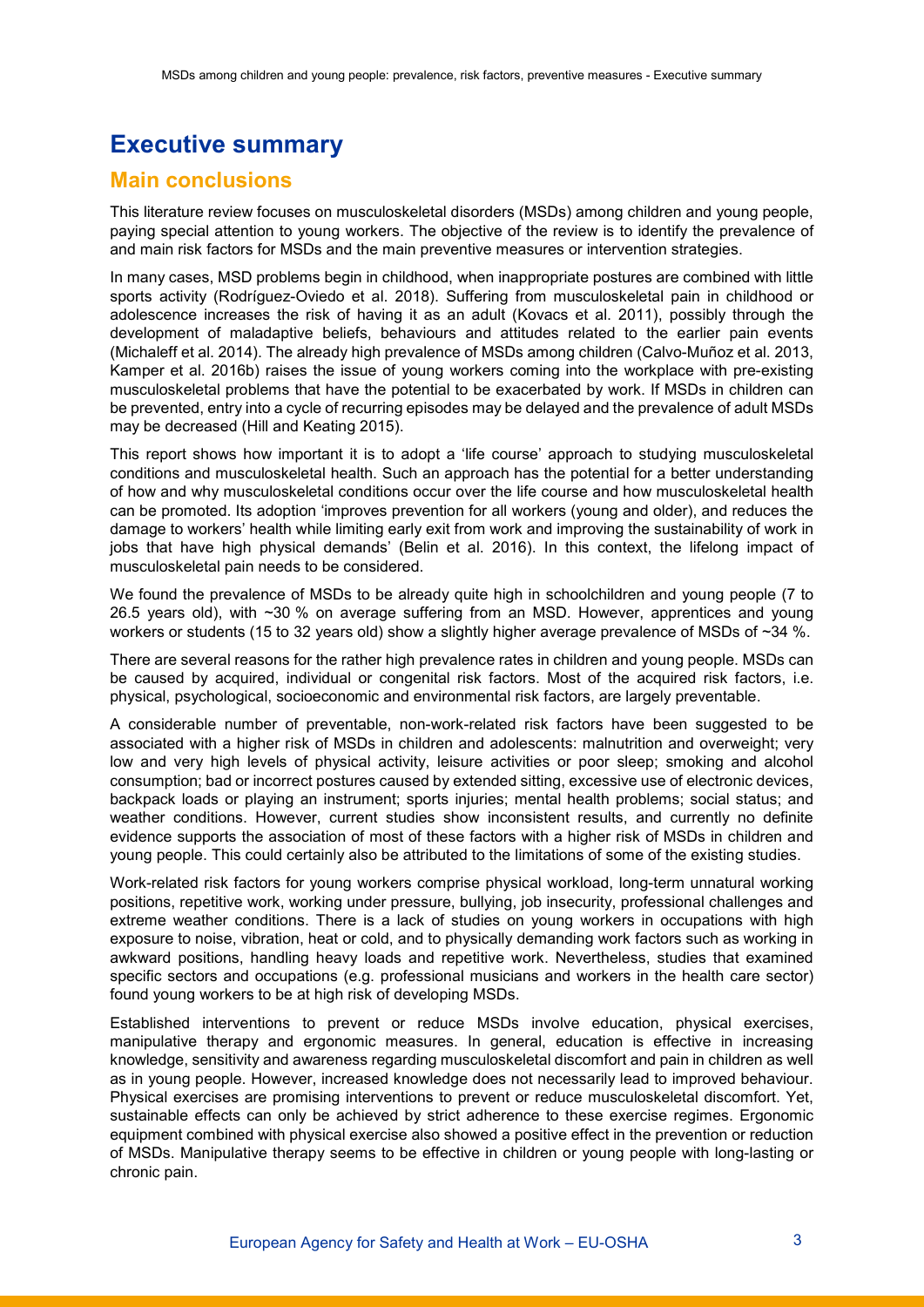In summary, irrespective of scientific evidence on the contribution of certain factors to the risk of developing MSDs, the prevalence among children, adolescents and workers is quite high. There is an urgent need for early promotion of musculoskeletal health in children and young people. Maintaining long-term adherence to a combination of education, physical training and ergonomic measures promises the best results in sustainably preventing or reducing MSDs for (working) life.

## **What did we find?**

Prevalence of MSDs among children and young workers

Studies indicate that even children and young people are experiencing MSDs. The prevalence of MSDs in children and young people (7 to 26.5 years old) who are still going to school, college or university, etc. and who have not yet entered the labour market is quite high at  $\sim$ 30 % (pre-labour market prevalence).

The average prevalence in young workers (15 to 32 years old) who have entered the labour market is slightly higher, at ~34 % (work-related prevalence).

Whereas in the pre-labour market, the prevalence among girls is considerably higher than among boys, this varies in young workers according to the level of exposure.

In both pre-labour market young people and young workers, the prevalence is comparable between the countries considered. When considering the publication year of the corresponding studies no time trends over the past 10 years were detected.

## *Risk factors for MSD development*

Generally, MSDs can be caused by acquired or congenital risk factors, or by other diseases. In this review we investigated only acquired, preventable and individual risk factors. Acquired risk factors are those that are largely preventable, namely physical, psychological, socioeconomic and environmental risk factors. In the studies we identified, a considerable number of preventable and individual risk factors for developing MSDs in children and young people was analysed.

#### **Pre-labour market MSD risk factors in children and adolescents**

Many factors have been suggested to be associated with a higher risk of developing MSDs or aggravating an already existing MSD in children and adolescents. Within the framework of this scoping review, we identified the following potential risk factors for MSDs in children and adolescents:

- physical factors:
	- o nutrition and weight:
		- **nutrition**
		- **body weight**
	- o lifestyle:
		- **•** physical (in)activity
		- leisure activities
		- **sleeping habits**
		- smoking
		- alcohol consumption
	- bad or incorrect postures:
		- **EXTENDED FILTER**
		- use of electronic devices
		- **•** backpack load
		- **•** playing an instrument
	- o sports
- mental health/psychosocial factors
- socioeconomic factors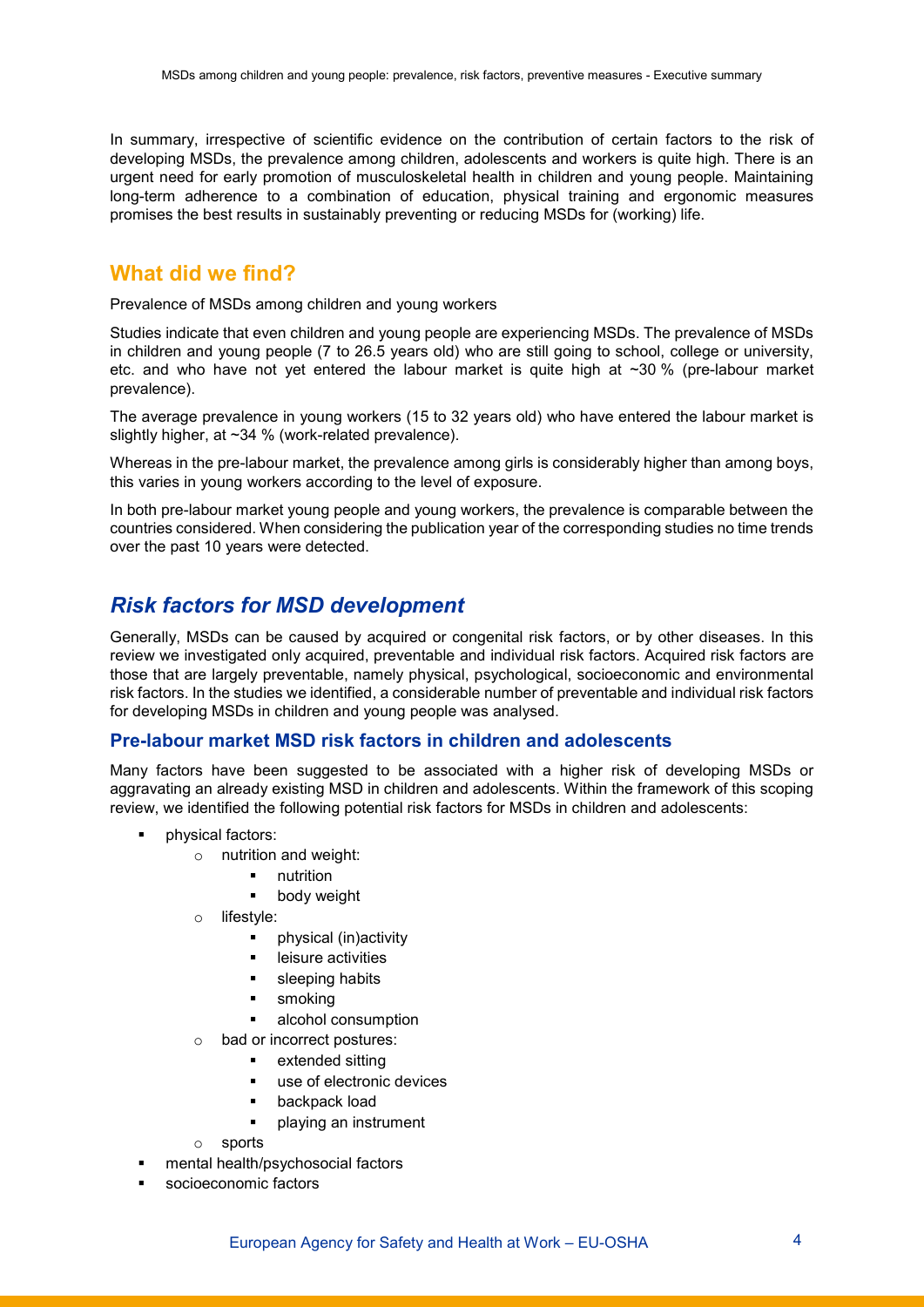- environmental conditions
- **individual factors:** 
	- o gender
	- o age/pubertal status.

In the following sections, the results of the studies are summarised.

#### **Physical factors**

#### **Nutrition and weight**

Nutrition. A direct association between vitamin D deficiency and fracture risk in children could not be shown. Dairy calcium and protein intakes seem to have limited effects on bone mineral density and fractures.

Body weight. Overall, the evidence suggests that an increased body mass index (BMI) is correlated with a higher risk of developing MSDs in children and adolescents. Overweight and obese children have a higher risk for lower extremity injuries or pain in particular. Estimates for the association between BMI and back or neck pain are inconsistent. There is weak evidence that overweight and obese children have a higher risk for back or neck pain. Incorrect body postures are more frequent among children and adolescents who are overweight and obese.

#### **Lifestyle**

Physical (in)activity. In general, both extremes of activity levels (i.e. very low and very high levels of physical activity) are associated with back pain or increased injury risk in children and adolescents, while moderate physical activity might be protective. Moreover, there were positive correlations between levels of activity, bone health and self-esteem.

Leisure activities. Playground-related injuries and leisure activities still lead to high numbers of injuries in children.

Smoking. The association between lower back pain in adolescents and tobacco consumption is controversial. There is a definite link, but pain is causing adolescents to smoke rather than vice versa. Adolescents suffering from back pain are more likely to smoke.

Alcohol consumption. No association was found between alcohol consumption and back pain.

Lack of sleep. There is a positive association between lack of sleep and back pain in children and adolescents. The quality of sleep seems to predict neck, lower back and shoulder pain.

#### **Bad or incorrect postures**

Extended sitting. A prolonged sedentary position, especially with incorrect posture, seems to be associated with lower back pain in children and adolescents, with a dose-response relationship between increased sedentary behaviour and unfavourable health outcomes.

Use of electronic devices. There seems to be an association between computer or smartphone use and musculoskeletal pain in children and adolescents, although only heavy computer use is significantly associated with neck, shoulder, hand/wrist or back pain. Reviews found the evidence for an association between moderate screen time and neck/shoulder or lower back pain to be insufficient.

Backpack load. The association between carrying school bags and back pain is debatable and seems to be weak. Schoolbag load, schoolbag carrying time and the way a backpack is carried have an inconsistent impact on back pain.

Playing an instrument. Musculoskeletal pain is highly prevalent among children and students playing musical instruments intensively.

#### **Mental health/psychosocial factors**

Depression, anxiety and distress may be important determinants in adolescent musculoskeletal pain.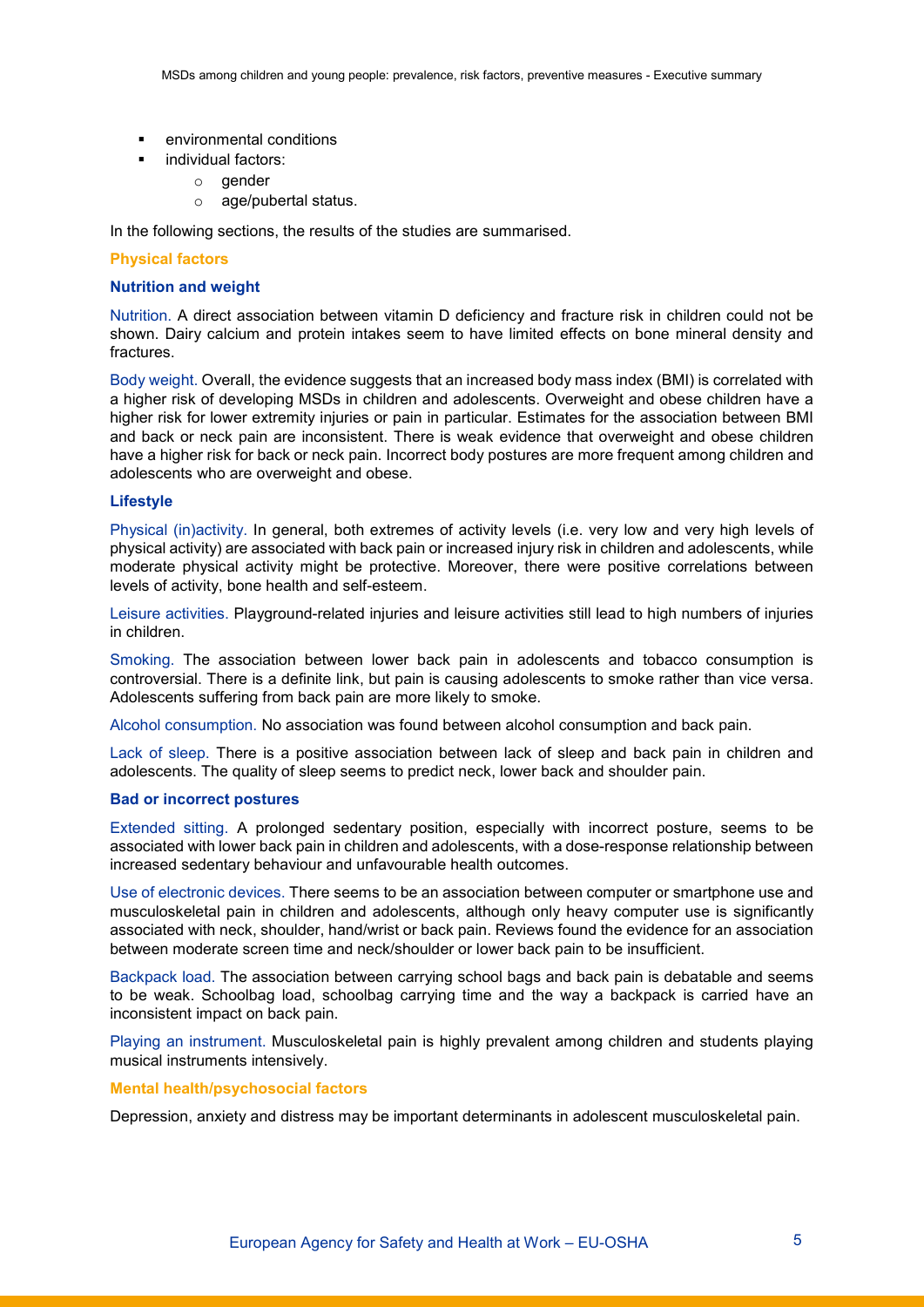#### **Socioeconomic factors**

The connections between socioeconomic factors (higher social class, education, residence) and MSDs in children and adolescents were found to be inconsistent. It appears that in the long run low socioeconomic status might be a risk factor for the onset of musculoskeletal pain, although clearly the relationship is complex.

#### **Environmental factors**

One study demonstrated that warm temperatures could increase the fracture risk in children.

#### **Individual factors**

Gender. On average, musculoskeletal pain is more common in girls than in boys. Generally, there is a positive association between female gender and back pain.

Age. Prevalence increases from childhood to adolescence, with a further increase in young adulthood.

#### **Work-related risk factors for MSDs in young workers**

Our search for scientific literature revealed that most studies regarding work-related MSD risk factors are performed in adults without discussing separate age groups (e.g. young people). Only very few studies, focusing on certain occupational sectors such as health care or professional music, explicitly addressed young workers.

Within the framework of this scoping review, we identified the following work-related risk factors for MSDs in young people:

- physical factors:
	- o physical workload
	- $\circ$  long-term unnatural working positions that are occupation-/industrial sector-related (e.g. health care professionals, musicians)
- psychosocial factors
- socioeconomic factors
- environmental conditions
- individual factors:
	- o gender.

The results of the studies and reviews are summarised as follows.

#### **Physical factors**

Physical workload. High physical demands, awkward trunk postures or extraordinarily long working hours are associated with musculoskeletal problems in young workers.

Occupation/industrial sector related. There is a lack of studies on occupations with high exposure to noise, vibration, heat or cold, and to physically demanding work factors such as working in awkward positions, handling heavy loads and repetitive work. Instead, only two small clusters of studies were identified that researched specific sectors, most notably professional musicians and workers in the health care sector. In both sectors young workers are at high risk of developing MSDs, mainly as a result of long-term unnatural working positions.

#### **Psychosocial factors**

Psychosocial factors such as job insecurity, work-family imbalance and exposure to hostile work environments have an influence on MSD prevalence in young workers. Low back pain-related sick leave turns out to be associated with an unstimulating psychosocial work environment.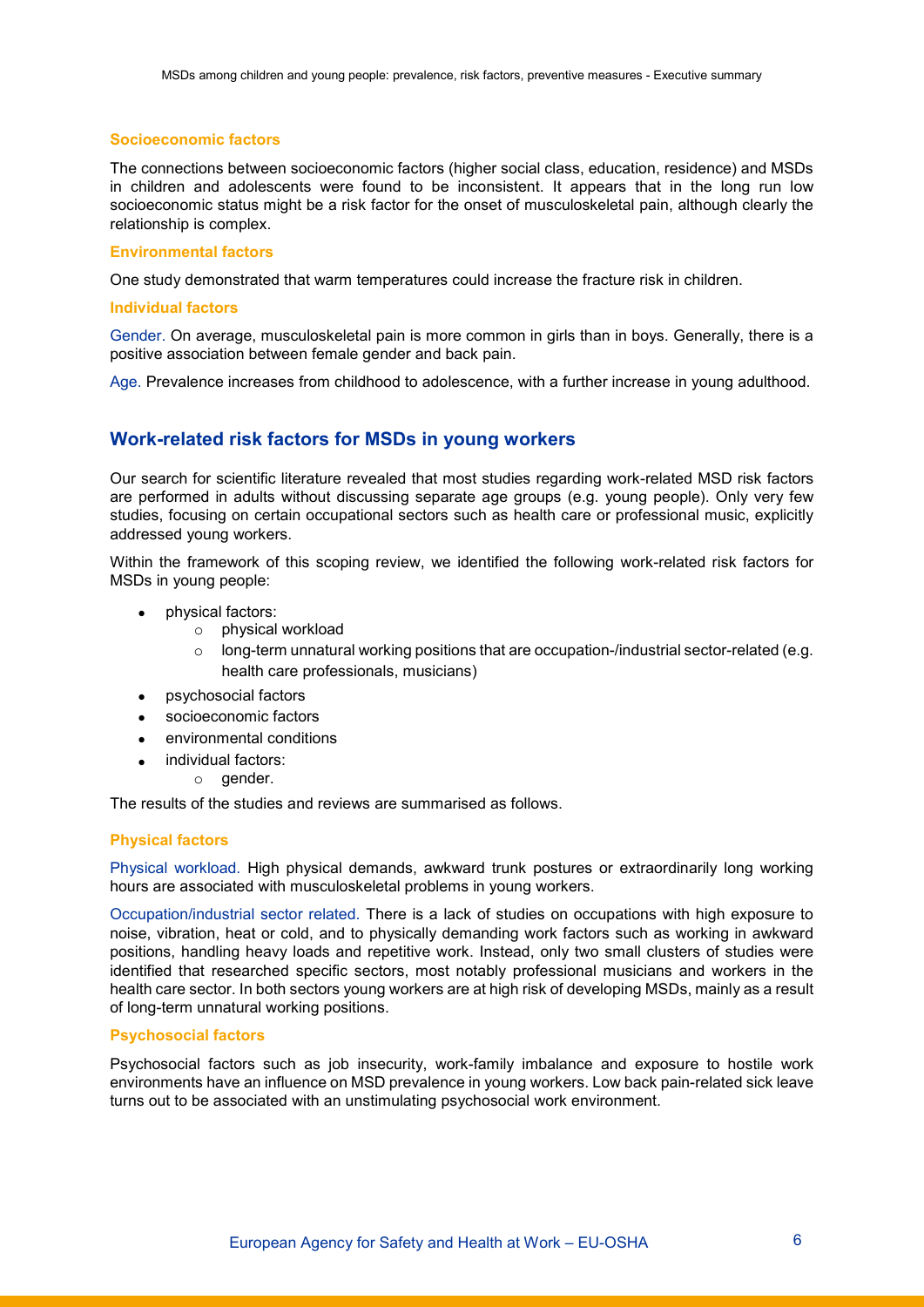#### **Socioeconomic factors**

In one study, associations between workers' perceived connection to their trade union and neck or back pain were identified in young workers: the higher the perceived connection to the union of unionised apprentices, the lower the odds of reporting neck and back pain.

#### **Environmental factors**

Extreme environmental conditions (e.g. high temperatures) increase the risk of occupational injuries among young workers.

#### **Individual factors**

Gender. Relationships between gender and MSD risk in young workers correspond to varying exposures that differ between sectors and tasks.

#### **Sports as a risk factor for MSDs in children and young people**

Furthermore, sports were identified as a risk factor for both child and young amateur athletes and child and young professional athletes. In general, exercise has many positive effects on health, but some of the positive effects are lost on account of sports injuries. The reported injuries range from knee injuries (anterior cruciate ligament injury, meniscus) and fractures, concussion and muscle injuries to lower back pain and other injuries. A concern regarding the long-term consequences of youth sports injuries is the risk of developing osteoarthritis at a young age.

## *Preventive measures*

Most MSDs caused by physical or psychosocial factors are preventable and manageable. The available studies show that health can effectively be improved by various types of interventions: education (e.g. school curricula, education sessions, presentations, materials or courses aimed at changing knowledge, attitudes and skills), exercises (e.g. movement or muscle strengthening programmes, physical syllabi, mind-body techniques, gym lessons and exercise training), manipulative therapy (e.g. physiotherapy activities, soft tissue treatment, chiropractic manipulation and correction of habitual positions), ergonomic measures (specially designed seats, desks, computer accessories or lifting equipment and adjustment of the worker's environment), orthopaedic aids/protective equipment and sports injury prevention programmes (warm-up, exercises and neuromuscular training):

- prevention of MSDs in children and adolescents:
	- o prevention or reduction of musculoskeletal pain:
		- education
		- **•** physical exercise
		- **n** manipulative therapy
		- ergonomics
	- o prevention of injuries/accidents:
		- education
		- physical exercise
	- prevention of MSDs in young workers:
	- o prevention or reduction of musculoskeletal pain:
		- **•** education
		- **•** physical exercise
		- psychophysical re-education
		- **biofeedback**
		- **EXECUTE:** manipulative therapy
		- ergonomics
		- o prevention of work-related injuries:
			- **•** education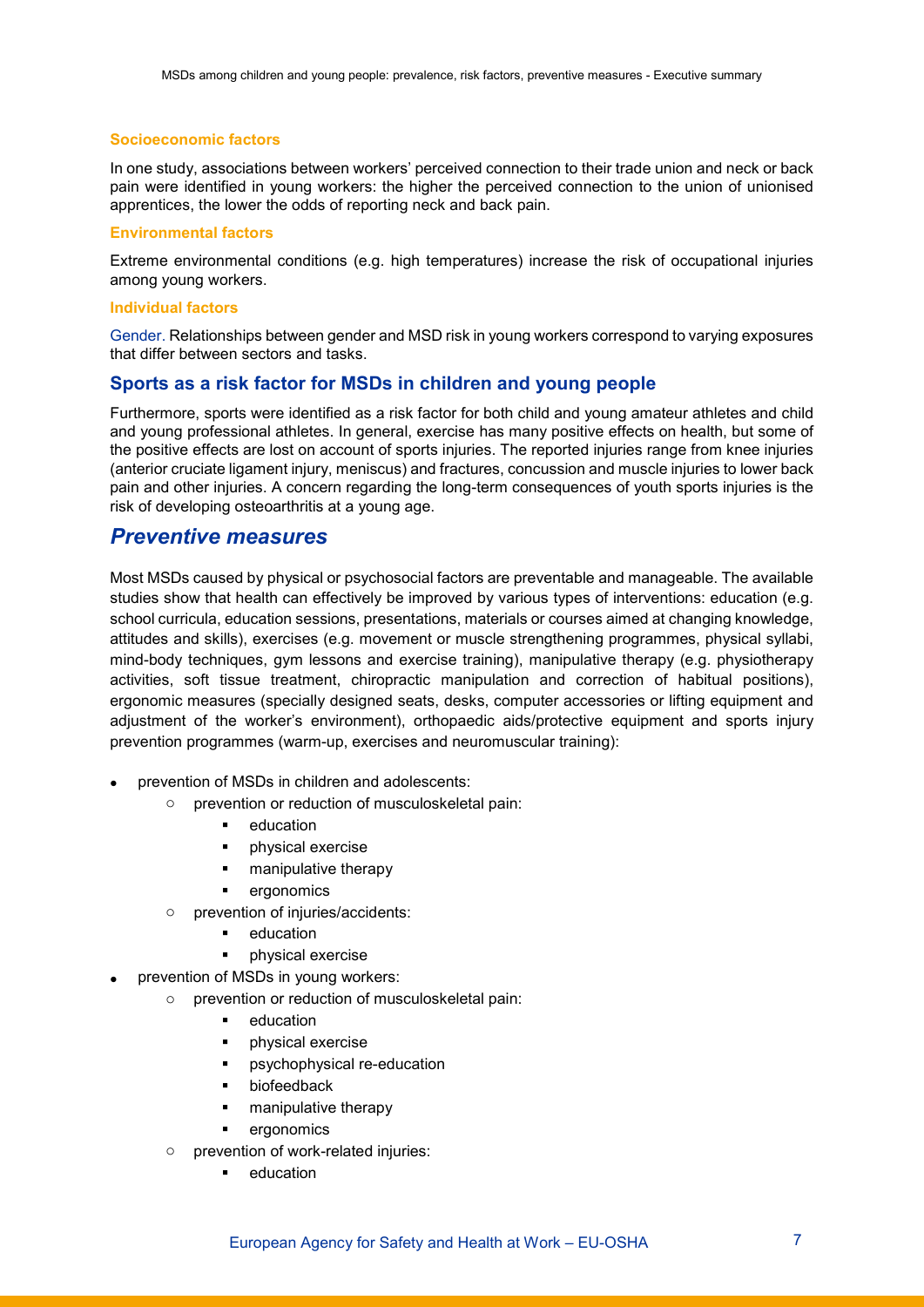- neuromuscular training
- prevention of sports injuries:
	- o education
	- o warm-up programmes, exercises
	- o neuromuscular training
	- o protective equipment.

In the following, the findings on interventions' effectiveness are summarised.

## **Prevention of MSDs in children and adolescents**

#### **Prevention or reduction of musculoskeletal pain**

#### **Education**

In general, education (e.g. school curricula, education sessions, presentations, materials, courses aimed at changing knowledge, attitudes and skills) is effective in increasing knowledge and awareness about musculoskeletal discomfort and pain in both children and young people. Nevertheless, increased knowledge does not necessarily lead to improved behaviour; therefore, the efficacy of school-based educational programmes alone in preventing MSDs is poor.

#### **Exercise**

Exercises (e.g. movement or muscle strengthening programmes, physical syllabi, mind-body techniques, gym lessons and exercise trainings) are promising interventions that have rapid success in the prevention or reduction of MSDs. For sustainable effects, long-term adherence should be encouraged.

#### **Manipulative therapy**

When education or exercise interventions are applied, adding manipulative therapy (e.g. physiotherapy activities, soft tissue treatment, chiropractic manipulation and correction of habitual position) does not have added value. Nevertheless, manipulative therapy may be effective in children with long-lasting or chronic pain.

#### **Ergonomics**

Ergonomic equipment (specially designed seats, desks, computer accessories or lifting equipment) in addition to training has a positive effect. The combination of these two measures is an example of a good practice or intervention that can easily be transferred to other activities and occupational applications.

#### **Prevention of childhood accidents**

Accidents and injuries can effectively be reduced by injury prevention education programmes and moderate physical activity.

## **Prevention of MSDs in young workers**

#### **Prevention or reduction of musculoskeletal pain**

Studies on professional musicians and health care professionals demonstrate that various training programmes are useful to improve musculoskeletal symptoms and learn basic ergonomic principles. In both professions, musculoskeletal pain is highly prevalent, and educational, physical and ergonomic interventions improve quality of work and life. It was proposed by many authors that MSD prevention programmes should be promoted early in education and training. Although there is a lack of comparative studies on young people in many sectors, conclusions from the health care or professional music sectors could be mainstreamed or transferred into other sectors as examples of good practice.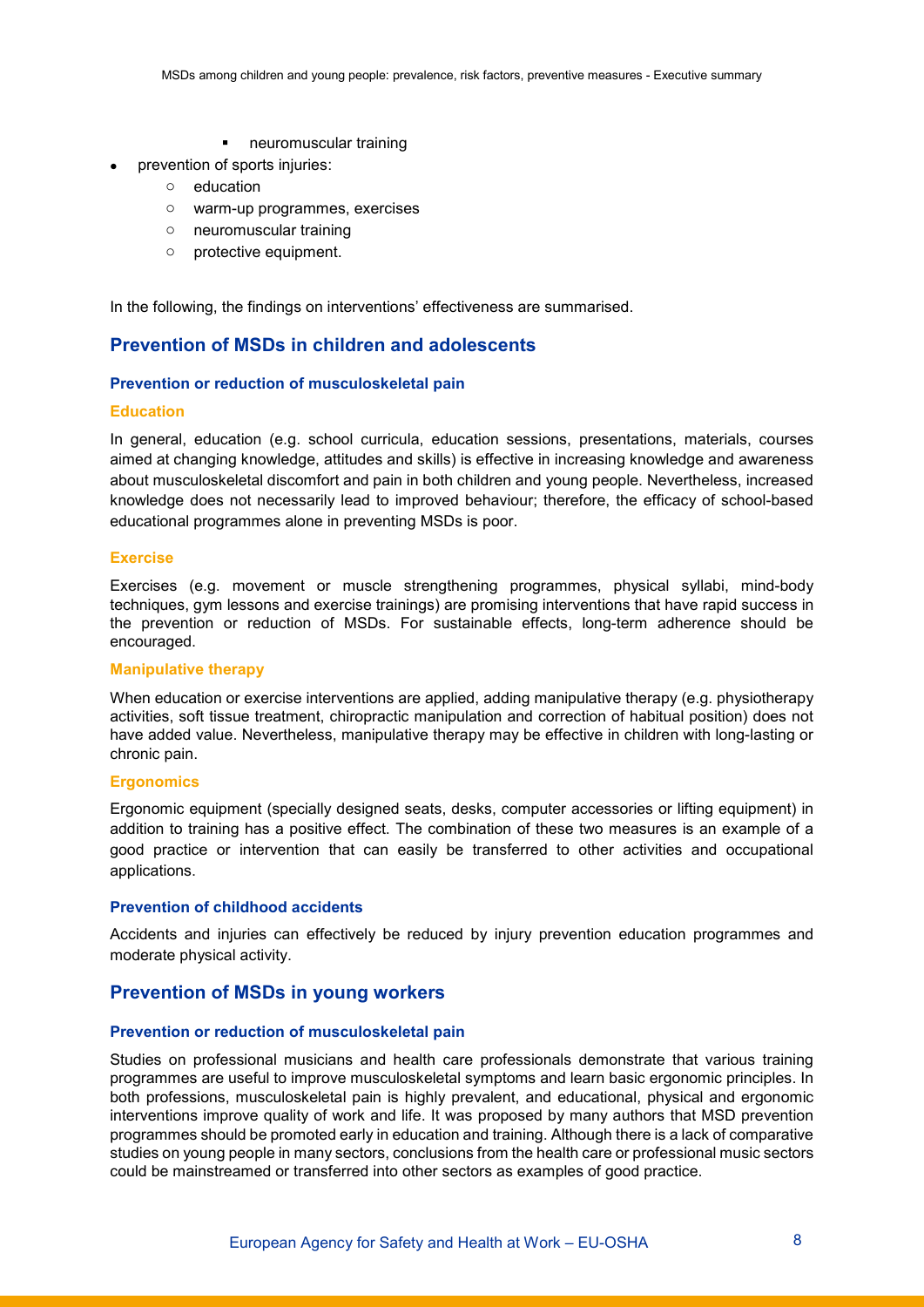#### **Prevention of workplace injuries**

The results of the few studies identified suggest that there could be advantages in strengthening occupational safety and health as well as in neuromuscular education. One approach could be to widely teach occupational safety and health skills in a comprehensive approach as part of vocational diplomas.

#### **Prevention of sports injuries**

There is increasing evidence that many sports-related injuries are preventable. Some risk factors (muscle performance, strength deficits, coordination or endurance) are modifiable, and therefore could be targeted in injury prevention programmes. The field of sports medicine, in which a vast number of studies (some of the highest quality) exist, shows that prevention of sports injuries is effective. Programmes developed in this sector can be applied to other areas. Knowledge gained from sports injury prevention could, for example, be transferred to sectors to help prevent work or leisure accidents.

## **What did we do to find this?**

The extensive literature review conducted within the framework of this project was based on the principles of a scoping review. As a method of knowledge synthesis, scoping reviews have the potential to advance health care practice, policy and research. A scoping review 'addresses an exploratory research question aimed at mapping key concepts, types of evidence, and gaps in research related to a defined area or field by systematically searching, selecting, and synthesising existing knowledge' (Colquhoun et al. 2014). A scoping review is consequently less likely to address very specific research questions or to assess the quality of included studies. Nevertheless, scoping reviews search and select the literature in the same systematic way as systematic reviews.

In our review, there were two principal research questions: one on the prevalence of MSDs among children, young people and young workers and the associated MSD risk factors and one on preventive actions or interventions and their effects.

What is the prevalence of MSDs among children, young people, and young workers? What is the prevalence of MSDs among children, young people and young workers exposed to certain risk factors?

What is the link between MSDs and risk factors in children, young people and young workers?

What is the effectiveness of actions or interventions to prevent MSDs or to promote good musculoskeletal health among children, young people and young workers compared with no action or a comparator intervention?

Our search was limited to papers published as of 2010 and to studies performed in Europe, Australia, Canada, Israel, New Zealand and the USA. We explicitly included systematic, scoping and narrative reviews published as of 2010 to capture summaries of research conducted before 2010 and/or in other countries. The search identified 7 896 articles, of which 596 articles were eligible for this scoping review, with 52 on the prevalence of MSDs, 448 on risk factors and 96 on interventions.

We screened and selected all identified studies according to defined inclusion/exclusion criteria. The entire study selection process was documented and presented in a PRISMA (Preferred Reporting Items for Systematic Reviews and Meta-analyses) flow chart (Moher et al. 2009; Moher et al. 2015; Liberati et al. 2009). For the selected studies, we extracted and documented the bibliographical data, including publication type and country of the study, and data on population group and age, type of disease, disease location, described risk factors and applied interventions. To support the greater breadth of our scoping review, both qualitative and quantitative study designs were included. As scoping reviews are designed to provide an overview of the existing evidence base regardless of quality, we did not formally assess the methodological quality of the included studies.

We conducted an explorative statistical analysis to determine the extracted prevalence values. While we always grouped and compared pre-labour market and work-related prevalence values, we also investigated differences between MSD locations, gender, midpoint ages, countries and years of publication.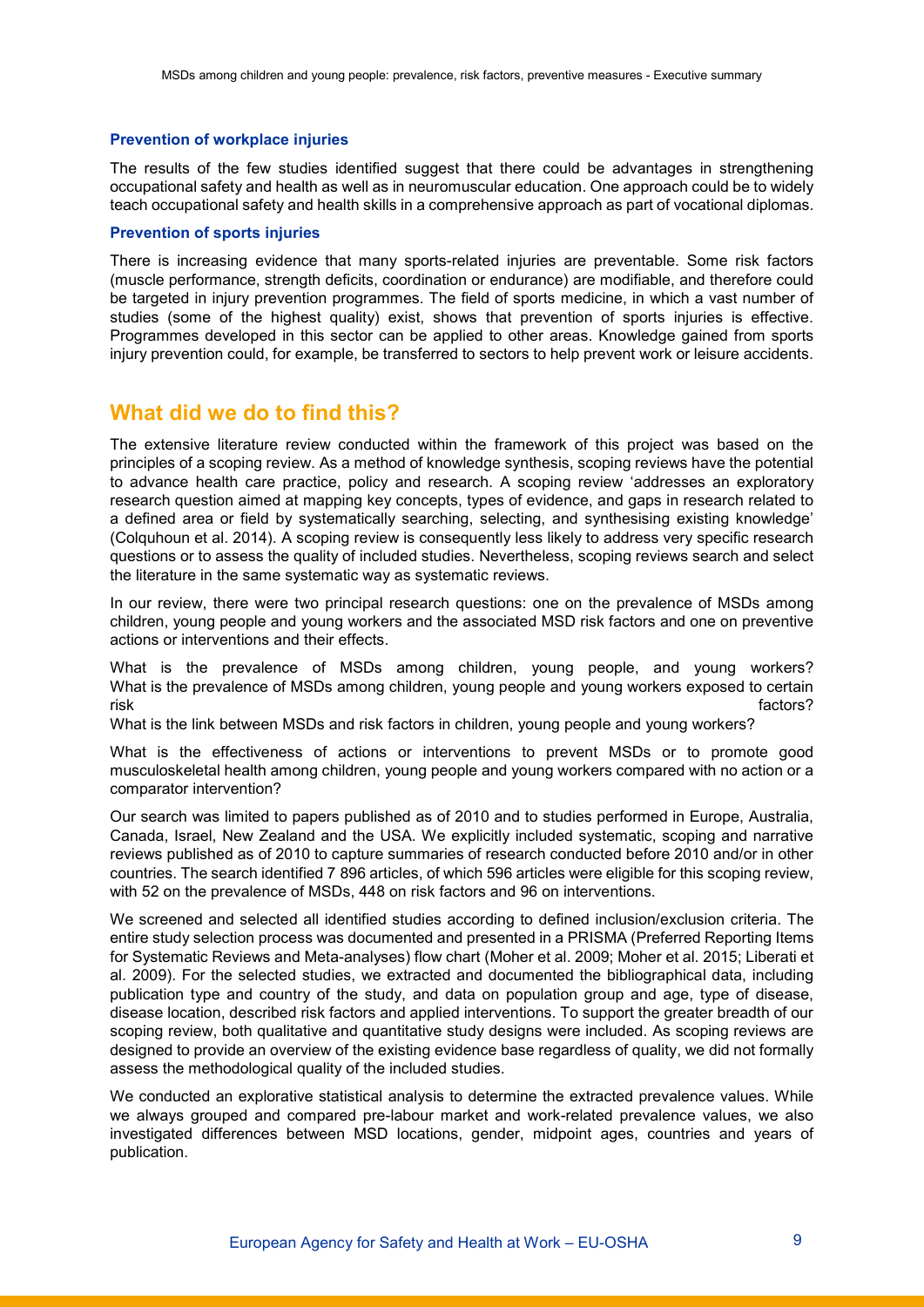We investigated which risk factor(s) were analysed in the individual studies, extracted the studies' findings on the corresponding impacts and compiled these by describing and summarising the main study results.

Regarding the focus of interventions, we assigned the studies to one of six categories: (1) educational measures, (2) physical exercises, (3) manipulative therapy, (4) ergonomic measures, (5) neuromuscular training and (6) protective equipment/orthopaedic aids. We extracted and compiled the studies' results narratively.

## **What further research is required?**

This literature review shows that MSDs in children and young workers in industrialised countries are of high importance, with prevalence estimates of about 30–34 % on average. However, the reported prevalence of MSDs varies greatly according to the different studies (0.5–91%). This is mainly explained by limitations related to the methodology or data used. We — as well as the authors of the included studies or reviews — had to cope with several methodological challenges in MSD research, which mostly came down to inconsistencies in (1) defining what counts as musculoskeletal pain, (2) limiting the time in which the pain must have occurred and (3) choosing outcome measures. This impedes comparison and/or analysis of the findings from different studies. We recommend at least having a systematic way of recording musculoskeletal pain and injuries to improve the quality of the available data, and this should serve as a basis for identifying risk factors and developing prevention programmes.

Many risk factors could be identified, but for most of them no consistent results could be found. There is currently no evidence available for the association between most potential factors and a higher risk of MSDs in children and young people. In fact, for most of the factors, different studies with similar designs and methodological quality have led to contradictory conclusions. This is partly because there is a lack of high-quality studies investigating risk factors for MSDs in children and in young adults.

The group of young workers is difficult to describe in many aspects. Many studies investigate workers in general and do not focus on young workers. The subgroup of young workers is only rarely addressed in specific studies. However, having studies focusing on this group of workers is of great importance, as young workers still have their whole working lives before them. Although heavy lifting in health care workers, strained body postures in dentists and excessive practising in musicians undoubtedly constitute exemplary work-related risk factors, it is astonishing that no studies were identified in other sectors and/or occupations that are known for heavy physical work and which employ many young people (e.g. construction, agriculture). There is a lack of studies on professions with high exposure to noise, vibration, heat or cold, and professions with physically demanding work factors. Therefore, future research needs to target sectors (in the framework of prevention schemes/interventions or research) in which young workers are at the highest physical risk of suffering from MSDs. Moreover, little is known about the impact of psychosocial, socioeconomic and environmental factors on MSDs in young workers. These factors are relevant in sectors with higher levels of job insecurity (precarious jobs) or hostile work environments, and more research is needed. Altogether, better knowledge of young workers (on workrelated MSDs and on OSH in general) is very important when it comes to the promotion of sustainable musculoskeletal health across the working life course.

There are only a few low-quality studies addressing the topic of prevention in this field. Preventive measures to address many of the risk factors identified are available and their efficacy has been proven, but child- or youth-oriented implementation is still insufficient. Regarding the labour market, there is an urgent need for prevention campaigns and interventions to focus on children. In general, prevention campaigns and interventions should systematically integrate a life course approach to MSD prevention, which means that they should consider and control MSD risks across the entire workforce, irrespective of age.

Interventions involving a combination of actions (educational interventions and exercises) have a higher chance of being successful than standalone actions. This is even more important because there is a difference between improving our knowledge of the body's mechanics and changing our behaviour towards a healthy lifestyle. Yet, combined approaches (education plus training plus ergonomics) were not identified at all in the studies examined. We recommend interventions with a sectoral approach or those focusing on a specific population. Such targeted approaches allow the development of specific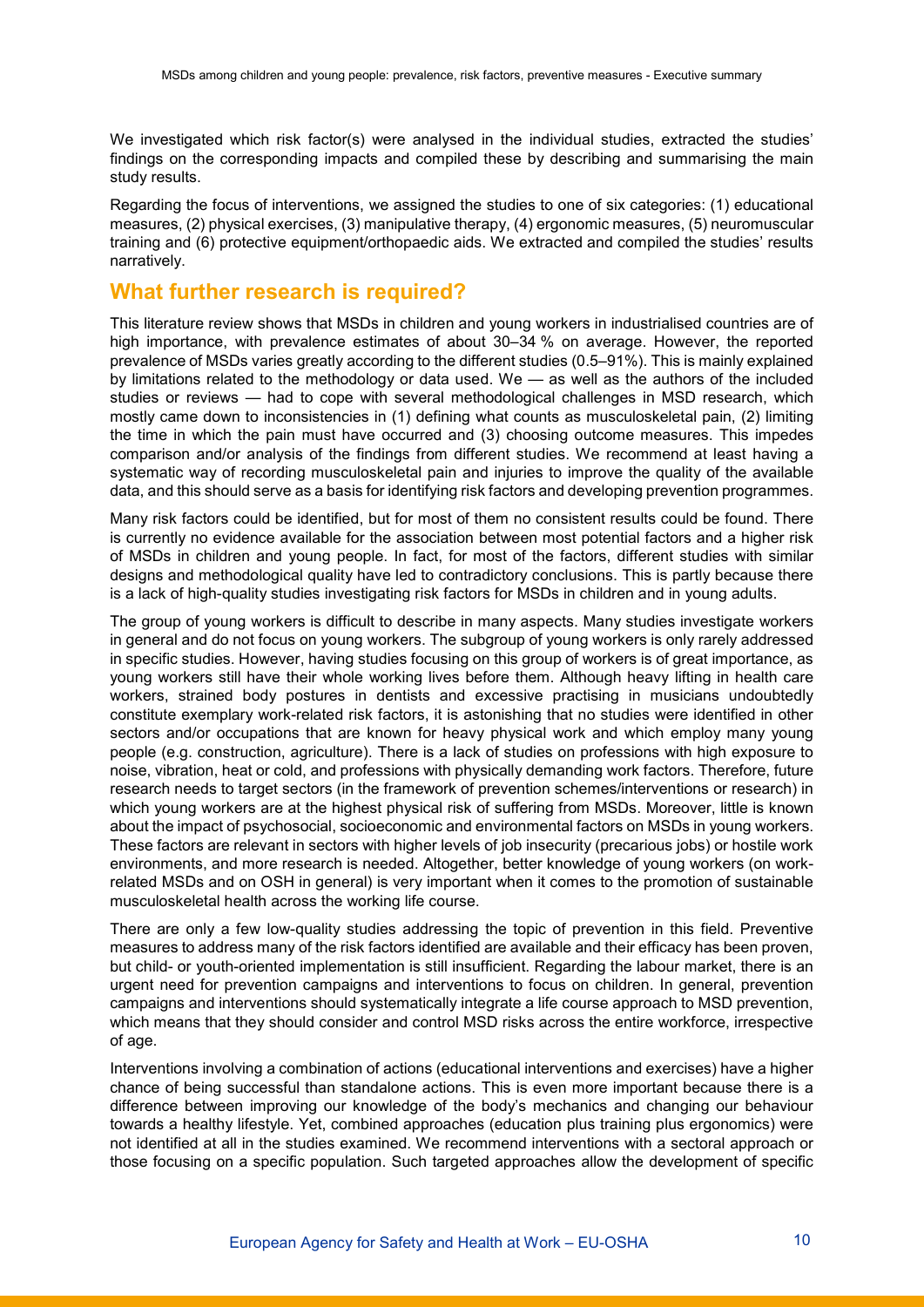programmes or preventive measures (e.g. educational comic books, demonstrations plus exercises, classes on body posture as part of classes that teach young people to play a musical instrument).

In sports injury prevention, effective programmes have been developed that might be applied to other sectors. However, further research is needed to evaluate the detailed effect of the training measures, the effect of prevention programmes on different sports, the necessary number and duration of prevention programmes and the identification of athletes at risk, who are most likely to benefit from the successful application of prevention programmes. Concerning the evaluation of interventions' efficacy, studies should consider not only increasing knowledge as a key outcome but also behavioural change. Moreover, studies should investigate the psychological determinants of attaining the health behaviours sought. Long-term evaluation studies are currently missing, and those studies should assess whether behavioural change or knowledge gained at a young age is retained throughout a person's professional life.

In conclusion, this scoping review is in accordance with other reviews, which found methodological inconsistency and weakness in studies with widely varying results. To estimate the prevalence of MSDs in a more precise and nuanced way (e.g. for subpopulations such as teenage boys and girls or hairdressers aged 20–30 years), as well as the dose-response relationship between a certain risk factor and a certain MSD or the efficacy of a certain intervention programme, both systematic reviews and more high-quality studies are needed. Studies should be conducted on a large scale and should be of high quality to provide information to guide clinicians in the treatment of children, adolescents and young workers with MSDs. Additionally, those studies could support the development of evidence-based health promotion programmes targeting the prevention of musculoskeletal pain.

Furthermore, there is a need to use psychometrically, clinically meaningful and standardised outcome measures for pain, function, health care use and physical activity. Such standardisation will increase the clinical applicability of the research and facilitate the pooling of study results.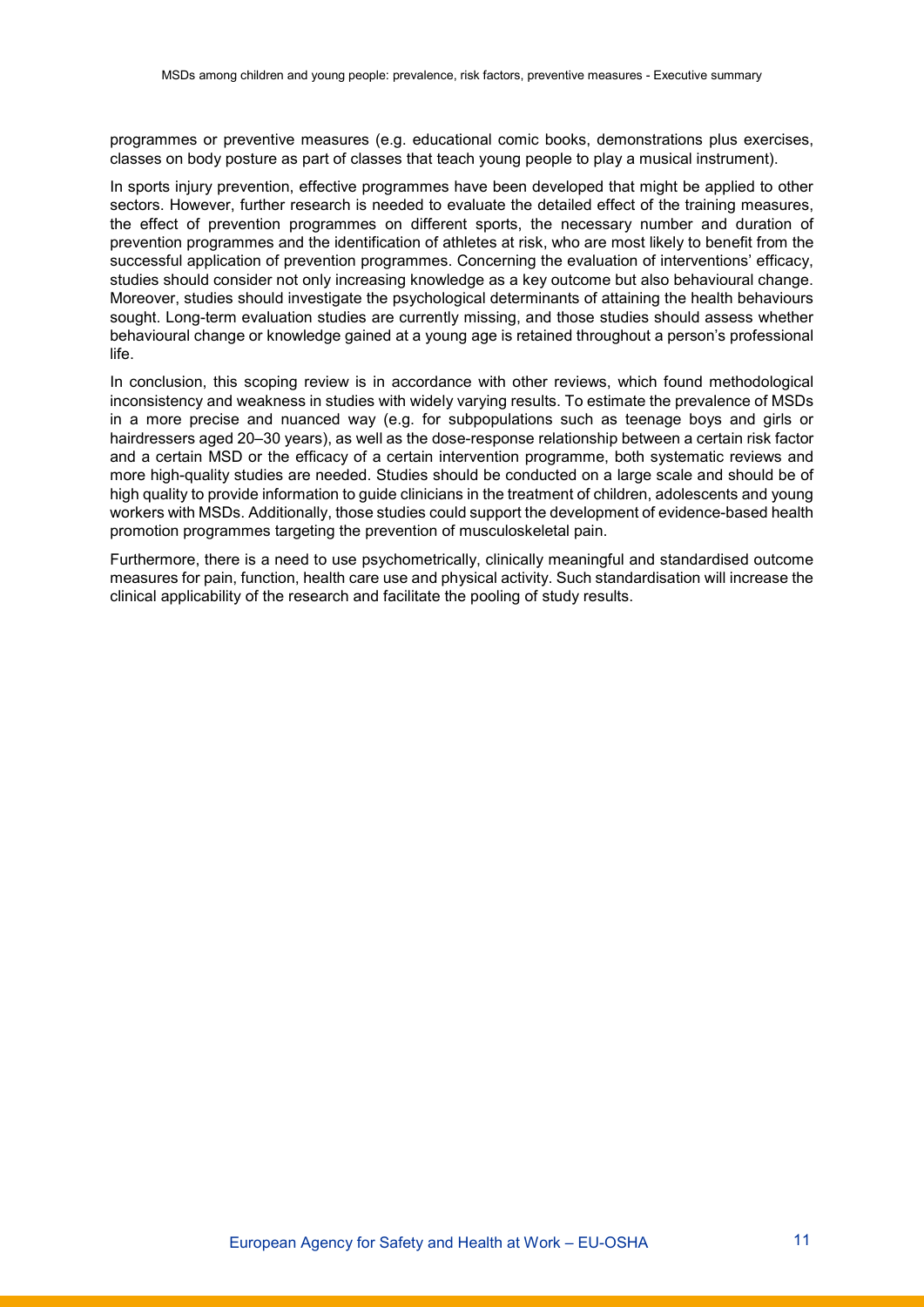## **References**

- Calvo-Muñoz I, Gómez-Conesa A, Sánchez-Meca J (2013) Prevalence of low back pain in children and adolescents: A meta-analysis. BMC pediatrics 13(1):14. doi: 10.1186/1471-2431-13-14
- Colquhoun HL, Levac D, O'Brien KK, Straus S, Tricco AC, Perrier L, Kastner M, Moher D (2014) Scoping reviews. Time for clarity in definition, methods, and reporting. Journal of clinical epidemiology 67(12):1291–1294. doi: 10.1016/j.jclinepi.2014.03.013
- Hill JJ, Keating JL (2015) Daily exercises and education for preventing low back pain in children: Cluster randomized controlled trial. Physical therapy 95(4):507–516. doi: 10.2522/ptj.20140273
- Kamper SJ, Yamato TP, Williams CM (2016b) The prevalence, risk factors, prognosis and treatment for back pain in children and adolescents: An overview of systematic reviews. Best Practice & Research. Clinical Rheumatology 30(6):1021–1036. doi: 10.1016/j.berh.2017.04.003
- Kovacs F, Oliver-Frontera M, Plana MN, Royuela A, Muriel A, Gestoso M (2011) Improving schoolchildren's knowledge of methods for the prevention and management of low back pain: A cluster randomized controlled trial. Spine 36(8):E505-12. doi: 10.1097/BRS.0b013e3181dccebc
- Liberati A, Altman DG, Tetzlaff J, Mulrow C, Gøtzsche PC, Ioannidis, John P A, Clarke M, Devereaux PJ, Kleijnen J, Moher D (2009) The PRISMA statement for reporting systematic reviews and meta-analyses of studies that evaluate health care interventions: Explanation and elaboration. PLoS medicine 6(7):e1000100. doi: 10.1371/journal.pmed.1000100
- Michaleff ZA, Kamper SJ, Maher CG, Evans R, Broderick C, Henschke N (2014) Low back pain in children and adolescents: A systematic review and meta-analysis evaluating the effectiveness of conservative interventions. European spine journal 23(10):2046–2058. doi: 10.1007/s00586-014- 3461-1
- Moher D, Liberati A, Tetzlaff J, Altman DG (2009) Preferred reporting items for systematic reviews and meta-analyses: The PRISMA statement. PLoS medicine 6(7):e1000097. doi: 10.1371/journal.pmed.1000097
- Moher D, Shamseer L, Clarke M, Ghersi D, Liberati A, Petticrew M, Shekelle P, Steward LA (2015) Preferred reporting items for systematic review and meta-analysis protocols (PRISMA-P) 2015 statement. Systematic reviews 4(1):1–9. doi: 10.1186/2046-4053-4-1
- Rodríguez-Oviedo P, Santiago-Pérez MI, Pérez-Ríos M, Gómez-Fernández D, Fernández-Alonso A, Carreira-Núñez I, García-Pacios P, Ruano-Ravina A (2018) Backpack weight and back pain reduction: Effect of an intervention in adolescents. Pediatric research 84(1):N.PAG-N.PAG. doi: 10.1038/s41390-018-0013-0